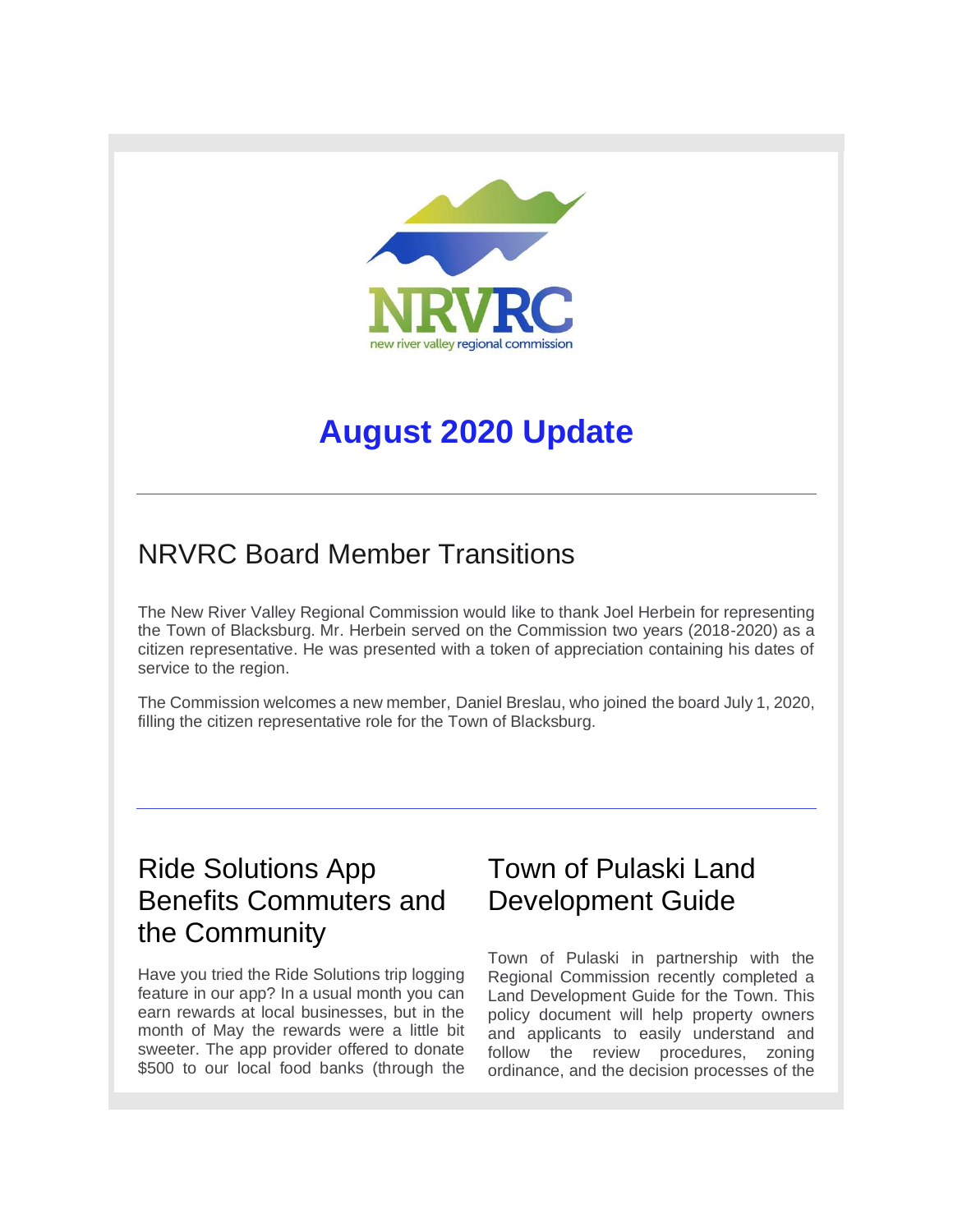Federation of Virginia Food Banks) when 400 telecommutes where logged. Not only did our users meet the challenge, they did it in 16 days! We are thrilled to see local commuters staying engaged with the community and thinking about their transportation impacts these past months.

Our 1,000+ members use the app to do more than record a telecommute and earn discounts. The app also has carpool matching and route planning features for work, errands, and other trips in your town.

If you'd like to know more about the Ride Solutions app and how you can tap into its features for your trips, check out [www.ridesolutions.org.](http://r20.rs6.net/tn.jsp?f=00118NREv3a0lDS0K-quLMwM-NP4XKJ1zpfGAh__PVkoLPJG4rzGuOuda6zl7MSDh3ENhmKI9VbfHr8mbzsi_PKjgsX7-WU_HTsICcRZizfuI3Nm32lhJyclx9DHIWEKe9cO2PMFf63wDBs6ZcwGGx2QQ==&c=AMk59Tj9f-GzNo1eJNKNFDdVdzN13bHIYFkwXBNHYhsln47uJenmbw==&ch=kFXmlYyhAoKJIZOc5SNUefBUW_QsP5Kp0uHmQ7MvkitZymF4HnH94A==) For more information about how we can help employers offer commuting solutions to their employees, contact Christy Straight at [cstraight@nrvrc.org](mailto:cstraight@nrvrc.org) or James Jones at [jjones@nrvrc.org.](mailto:jjones@nrvrc.org)



Town regarding land development applications. The guide contains important requirements of the zoning ordinance along with many photographs and illustrations to clarify the components and requirements of the application processes.

For further information,please contact Aphi Fancon [\(afancon@nrvrc.org\)](mailto:afancon@nrvrc.org), 540-639-9313.

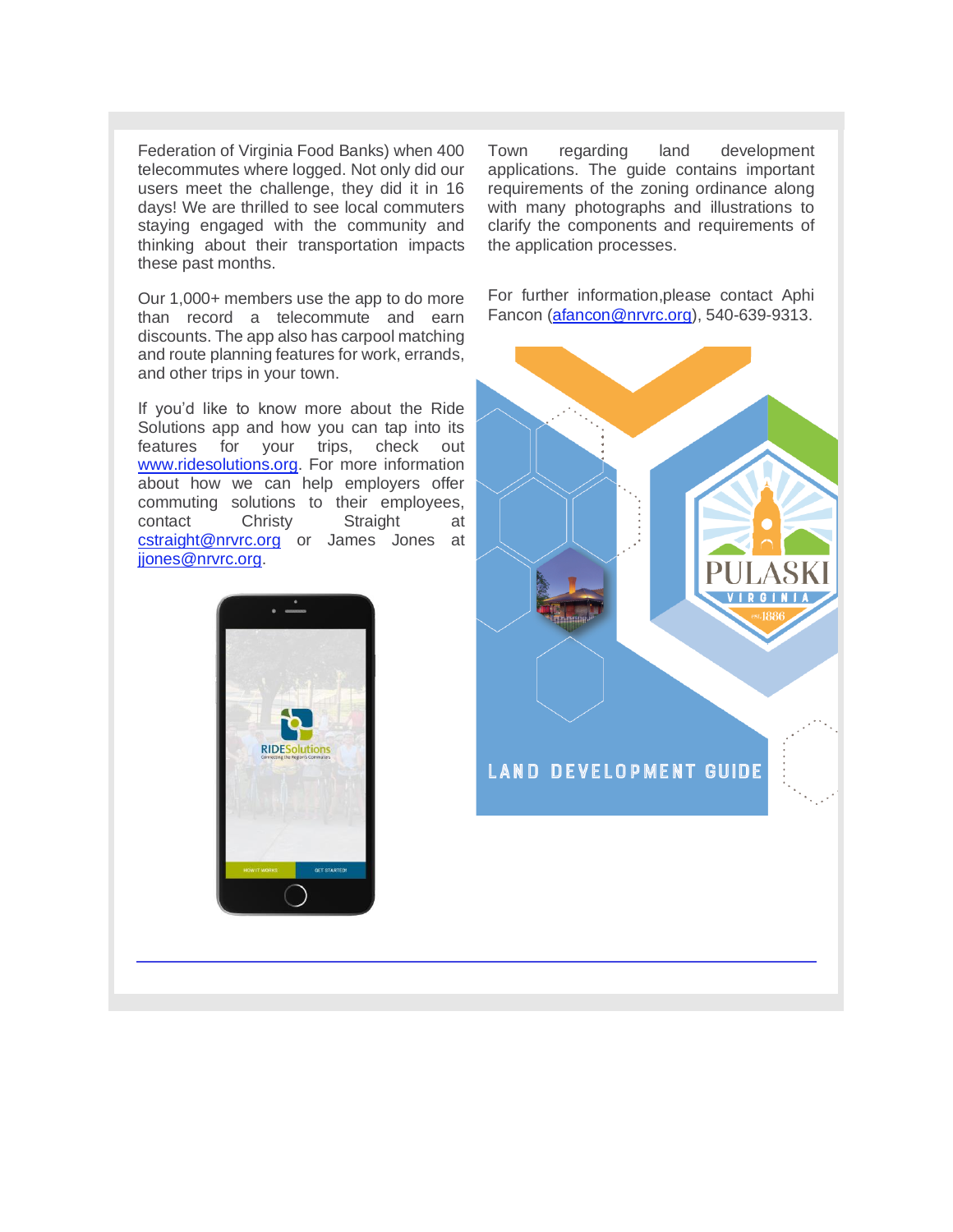# New River Watershed update

Use of the New River is quite high these days. The air is hot, the river is cool, and you can buy or rent a boat just about anywhere. For the past sixteen years after enjoying a summer of floating, residents of the New River Valley have gathered together in a day of celebrating the river, the end of summer and the start of the new semester. The annual ReNew the New event, which started in Giles County, received record participation last year with over 700 folks from across the region coming out to collect trash along our



regional waterways. This year we would like to encourage residents to get outdoors and pickup trash; however, the event will look a little different. Local governments are still formulating their plans for a safe event, but please save the date of August  $29<sup>th</sup>$  to participate in a regionwide river clean up. Lucky for us, we have two sides of 87 miles of river to spread out on, with hundreds of miles of tributaries. Your effort makes a difference! For updates on the event check out [www.NewRiverWatershed.org.](http://r20.rs6.net/tn.jsp?f=00118NREv3a0lDS0K-quLMwM-NP4XKJ1zpfGAh__PVkoLPJG4rzGuOuda6zl7MSDh3ExIYZE-QYiaippM0QypJlgvV_uV0xf-Z3zsa5G5jO2xGK-vegiSZ_MHw9gg3p1tMn3Av6r3dqgE8kr7oHzc4KJJaATzmgiPo5&c=AMk59Tj9f-GzNo1eJNKNFDdVdzN13bHIYFkwXBNHYhsln47uJenmbw==&ch=kFXmlYyhAoKJIZOc5SNUefBUW_QsP5Kp0uHmQ7MvkitZymF4HnH94A==) Don't forget to use #ReNewtheNew when participating.

#### [Full Text](http://r20.rs6.net/tn.jsp?f=00118NREv3a0lDS0K-quLMwM-NP4XKJ1zpfGAh__PVkoLPJG4rzGuOuda6zl7MSDh3E4uznaRt4TCYe_7GhIt72Pu4KaiM8g2n9fwK174Y_oktrOwEgLhaUKEt1yNzQvvajv8Y7JoDjMWwOmzKpZzgICTSmNCujjeU2gYhzNmE9HoQ=&c=AMk59Tj9f-GzNo1eJNKNFDdVdzN13bHIYFkwXBNHYhsln47uJenmbw==&ch=kFXmlYyhAoKJIZOc5SNUefBUW_QsP5Kp0uHmQ7MvkitZymF4HnH94A==)

For more information contact Nicole Hersch [\(nicole@nrvrc.org\)](mailto:nicole@nrvrc.org), 540-639-9313.

# Solar PV Permitting and Inspection **Training**